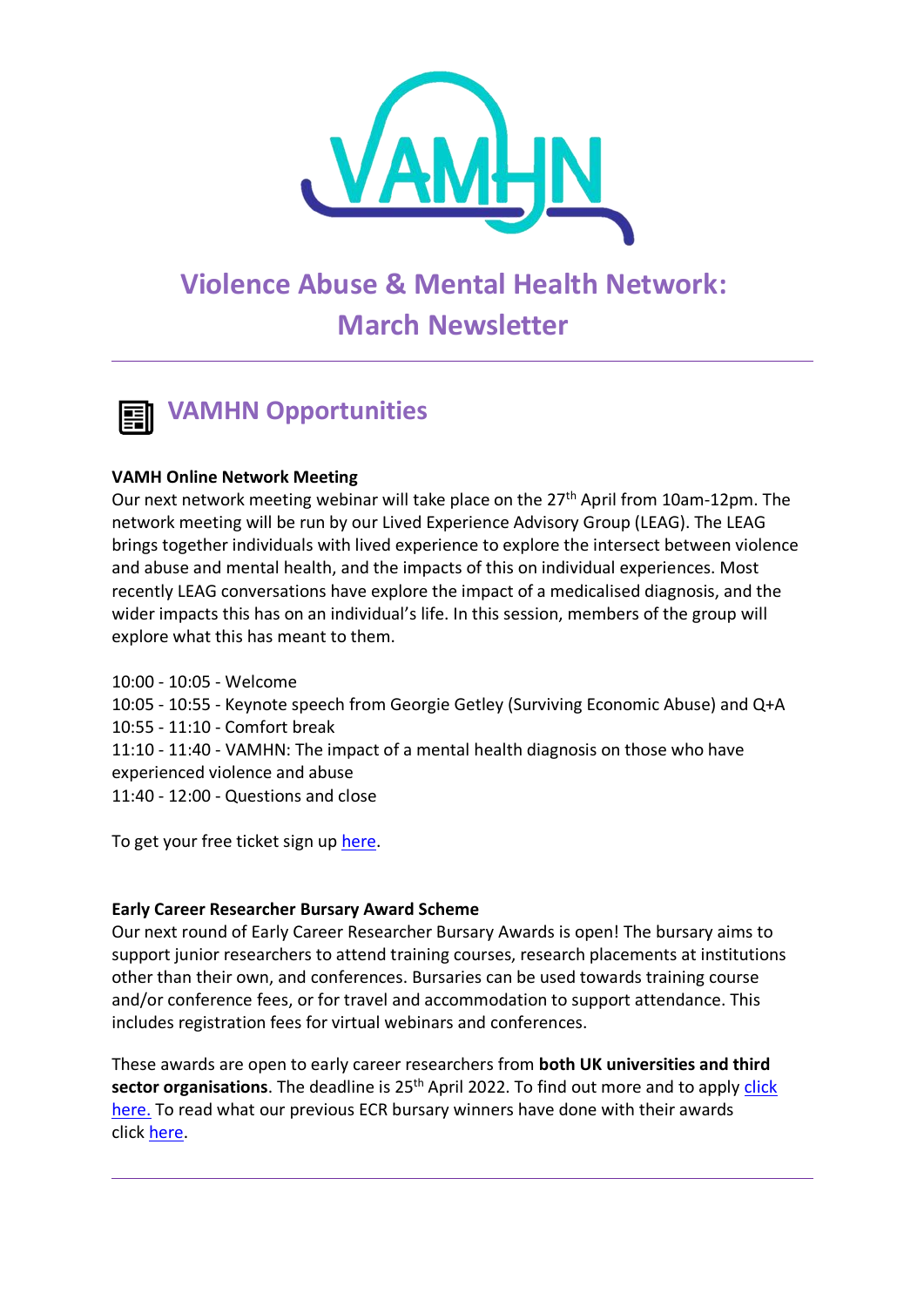# **Other Training, Events and Opportunities**

**The Homicide Abuse Learning Together (HALT) project** are hosting their end of project conference in Manchester on the 28<sup>th</sup> April 2022 from 10am-3.45pm. This free conference will include talks, films, poetry, workshops and a roundtable discussion. For full information and to book your place click [here.](https://whova.com/web/haltc_202204/)

**The Tavistock Institute of Human Relations** are running a webinar on "Lived Experience in the sector: How do we better enable a 'We'?". The webinar will take place on the 5<sup>th</sup> April from 12-1.30pm. to register your attendance click [here.](https://www.eventbrite.co.uk/e/lived-experience-in-the-sector-how-do-we-better-enable-a-we-lisa-ward-tickets-295388072677)

**MQ** have launched their MQ Fellows Award for 2022. This year's theme is 'Gone too soon' which aligns with our next thematic focus that supports research into premature mortality, namely suicide and comorbidities. If you are:

- An early career researcher (Post PhD) whose work relates to suicide, comorbidities between physical and mental health or whose work otherwise relates to the premature mortality of people with mental illness
- In need of funding and other forms of support (Mentoring etc) for your work
- Looking for a career boost with a prestigious fellowship

For full details click [here.](https://www.mqmentalhealth.org/research-programmes/fellows-award/) The deadline for expressions of interest is the 29<sup>th</sup> April.

**The Wellcome Trust** has partnered with Social Finance to launch the Data Prize in Mental Health in South Africa and the UK. Focusing on depression and anxiety in young people, they are bringing together multidisciplinary teams led from South Africa and the UK to find out what works to prevent, treat and manage these mental health conditions. The application process will open in April and selected teams will receive funding to explore existing datasets and be supported to develop impactful digital tools to enable further research. Open to any discipline that uses evidence in rigorous and transparent ways, the prize is not limited to people from psychology, psychiatry and neuroscience backgrounds. The process will involve:

- Team matchmaking to assist formation of multi-disciplinary teams
- Discovery phase ten teams are funded £40,000 to analyze existing data to answer their research question
- Prototyping phase five teams receive a further £100,000 funding to develop a tool for mental health research
- Sustainability phase: £500,000 will be allocated across three winning teams to develop their prototype

To find out more about the prize and register your interest sign up to their [mailing list.](https://eur03.safelinks.protection.outlook.com/?url=https%3A%2F%2Fmailchi.mp%2Fsocialfinance%2Fj7h6pbzug2&data=04%7C01%7Canjuli.1.kaul%40kcl.ac.uk%7Cdc14fa2626ee4c058e1f08d9fdbf1f04%7C8370cf1416f34c16b83c724071654356%7C0%7C0%7C637819819578581712%7CUnknown%7CTWFpbGZsb3d8eyJWIjoiMC4wLjAwMDAiLCJQIjoiV2luMzIiLCJBTiI6Ik1haWwiLCJXVCI6Mn0%3D%7C3000&sdata=SJiD0LI8mL9nqHgpRZ5lJNdn20mAN88bJPm7W6QuVIg%3D&reserved=0)

**UKRI** are running a funding opportunity to allow applicants to partner with the police to tackle violence against women and girls. The funding call aims to establish new or grow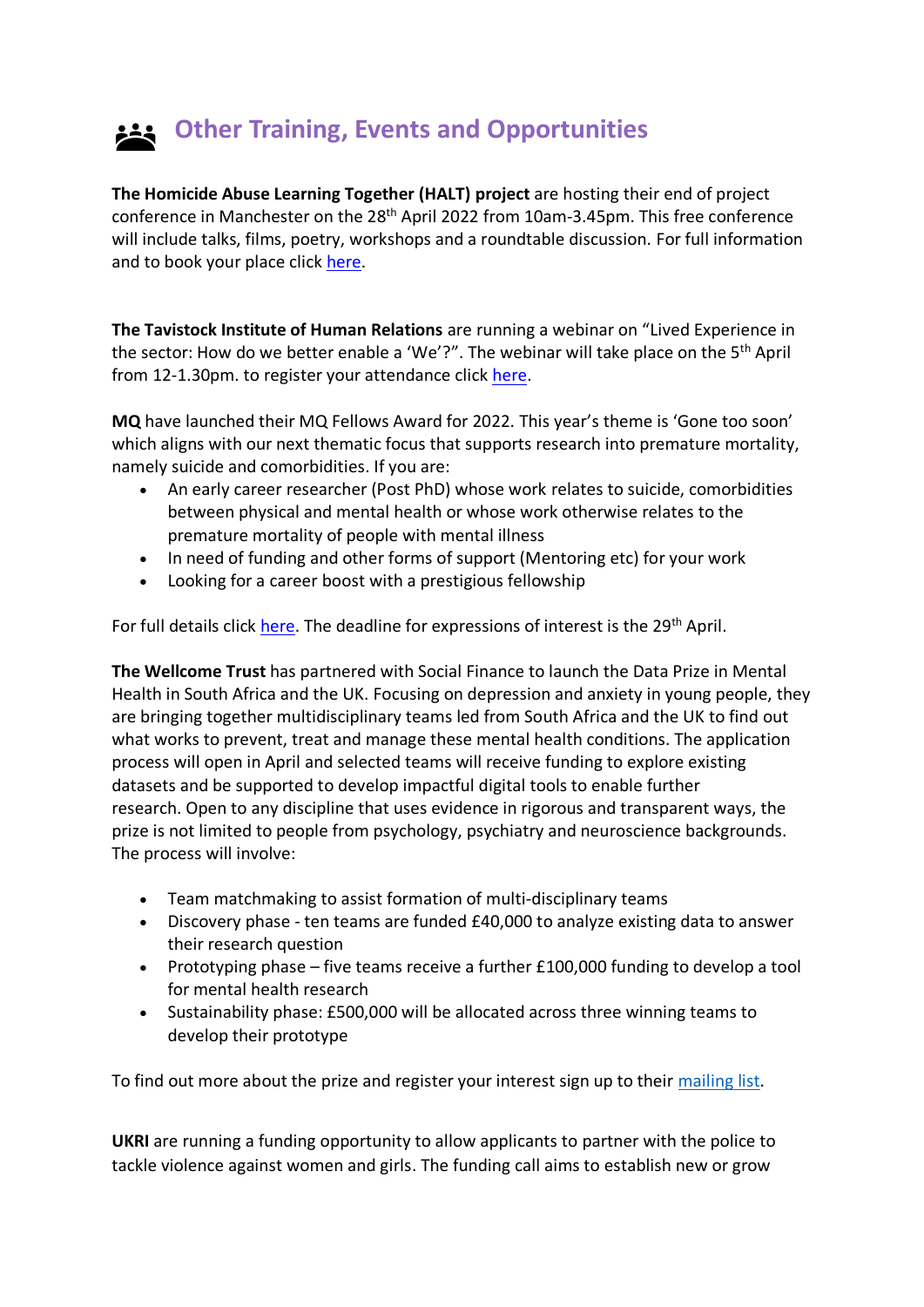existing multi-agency partnerships and network and exchange knowledge with partners. The funding can be used to co-design activities to address violence against women and girls (VAWG). The deadline for applications is the 3<sup>rd</sup> May. To find out more click [here.](https://www.ukri.org/opportunity/partner-with-the-police-to-tackle-violence-against-women-and-girls/?utm_medium=email&utm_source=govdelivery)

# **Job, Education and Voluntary Opportunities**

## **Ongoing Research**

**Gilda Spaducci at King's College London** is running a study on service delivery for survivors of sexual violence. The study seeks to

- a) understand healthcare professionals' experiences of inquiring and responding to disclosures of sexual violence in women who are racially and/or ethnically minoritised.
- a) identify the barriers and facilitators that healthcare professionals experience in providing support to minoritised women who are survivors of sexual violence.
- a) work together with professionals and service users to co-create recommendations for clinical practice and co-design an educational resource for professionals.

If you are a front-line professional working in a mental health or substance use service from the South London and Maudsley NHS Trust or Change Grow Live, then you are eligible to participate in a 1-1 interview to discuss your experiences of inquiring and responding to sexual violence in minoritised service users. For full details click [here](https://twitter.com/GSpaducci/status/1507006775693783041) or get in touch with Gilda at [gilda.2.spaducci@kcl.ac.uk.](mailto:gilda.2.spaducci@kcl.ac.uk)

## **Resources**

#### **Bringing the voice of lived experience to mental health and violence research** - *Saffron, Bianca, and Alysha*

In 2021 the VAMHN funded a project as part of its *[understanding](https://www.vamhn.co.uk/funded-research.html)* stream which was led by Dr Rachel Latham at King's College London. The project was about "Understanding the impact of micro- and macro-level violence during adolescence on mental health at the transition to adulthood". The study examined how adolescents' experiences of violence and neighbourhood disorder (e.g., vandalism and muggings) affects their mental health as they move into adulthood. Saffron, Bianca and Alysha are the peer researchers who worked on the project and have written an insightful blog on what their experiences were like as experts by experience who were integral to the running of the project. This blog highlights the importance of centring the voices of people with lived experience in research. To read the full blog click [here.](https://www.kcl.ac.uk/bringing-the-voice-of-lived-experience-to-mental-health-and-violence-research)

**The Domestic Abuse Report: the Annual Audit 2022 –** Women's Aid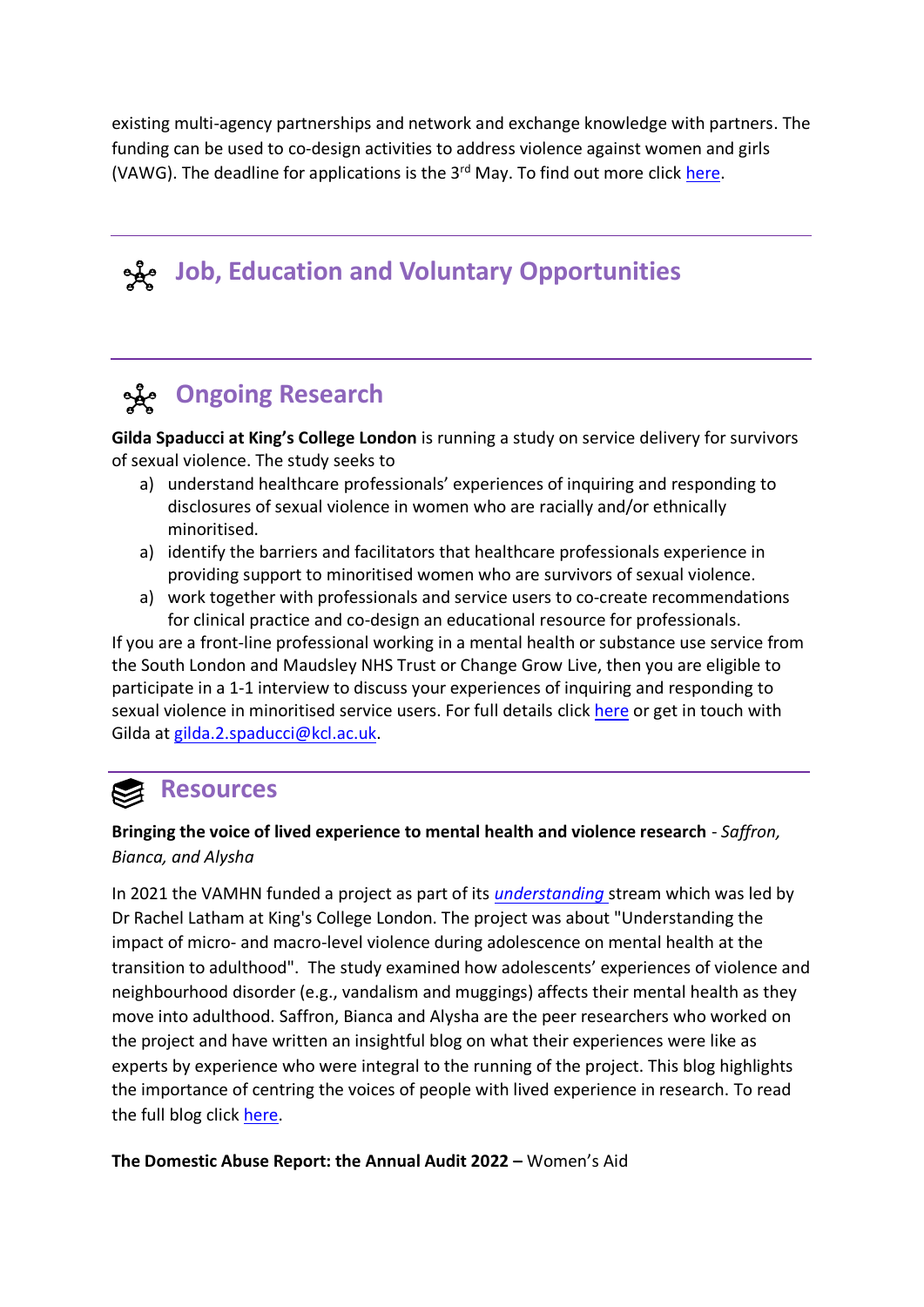This report from Women's Aid looks at the work of domestic services in England and the experiences of women who use them. It also contains some information about the initial impact of the new statutory duty on local authorities to commission safe accommodation for domestic abuse survivors in their area. To read the full report click [here.](https://www.womensaid.org.uk/evidence-hub/research-and-publications/the-domestic-abuse-report/) You can also read a blog about their findings [here.](https://www.womensaid.org.uk/a-year-in-focus-the-annual-audit-of-domestic-abuse-services-in-england/)

#### **Improving the mental health of women intimate partner violence survivors: Findings from a realist review of psychosocial interventions** *– Paphitis et al, 2022*

This paper looks at ways to improve the mental health of female IPV survivors by extracting evidence from 60 reviews and triangulated in expert consultations. Findings suggest that psychosocial interventions to improve the mental health of women survivors of IPV have the greatest impact when they take a holistic view of the problem and provide individualised and trauma-informed support. To read the full paper published in PLOS ONE click [here.](https://journals.plos.org/plosone/article?id=10.1371/journal.pone.0264845)

#### **Roadmap Evaluation Briefing Paper** – *The Connect Centre*

The Connect Centre for International Research on Interpersonal Violence and Harm has published this briefing paper for survivors of domestic abuse produced from the evaluation of the Roadmap Programme for system change. It reports key messages from the evaluation for domestic abuse services and for those who use them. The report may be of interest to survivor groups and organisations working with domestic abuse survivors that you have contact with. It may also be of interest to practitioners and service developers working in the field of domestic abuse. To read the full report click [here.](https://www.womensaid.org.uk/wp-content/uploads/2022/03/Roadmap-Evaluation-Survivor-Briefing-Paper-final8-3-22.pdf)

#### **VAMHN 2021 Report**

We're now in our fourth year at the VAMHN. We've grown to over 1,100 members and over 2,500 twitter followers. To have a look back at all the things we did last year, have a read of our 2021 report here. We'd like to say a huge thank you to all our members for engaging with us over the last year, and we're looking forward to providing many more exciting opportunities in 2022. You can read the report on our website [here.](https://www.vamhn.co.uk/past-events.html)

*For more useful resources and links, take a look at [our website here](about:blank)*

### **VAMHN Forum**

Whether you want to share a survey, find collaborators for a bid or discuss a paper you've written, the VAMHN forum is a space for you to do that. To sign up to the forum and start connecting to other VAMHN members click [here.](https://vamhn6.wixsite.com/forum) Full instructions on how to use the forum can be found on the homepage.

## **VAMHN Directories**

The VAMHN has developed three active directories available on our website for our members to access. To access our directories masterpage click [here.](http://www.vamhn.co.uk/directories.html)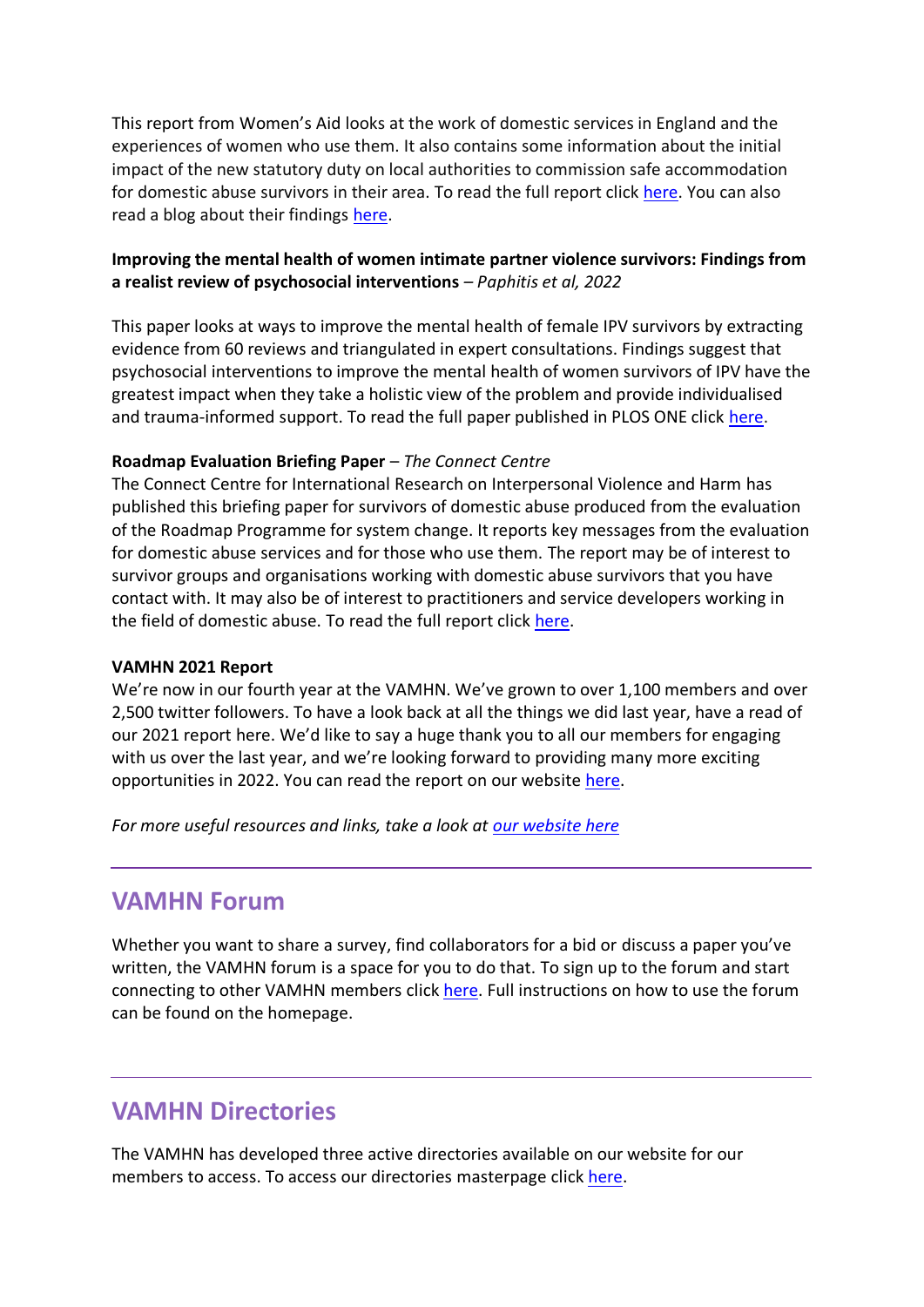#### **1. VAMHN Data Directory**

This resource indexes UK datasets, data repositories, and aggregate/published statistics about violence, abuse, and mental health, providing you with information about these resources and how to access them. To access this resource, click [here](about:blank). We'll be continually adding to the data directory, so if you know of a resource that we haven't yet indexed, please tell us about it by completing the template at the bottom of the Directory webpage [here,](about:blank) and emailing to Dr Jude Towers at [Towersj@edgehill.ac.uk.](mailto:Towersj@edgehill.ac.uk) Please note that the resource should be either publicly available or available upon application. You do not need a password to access the data directory.

#### **2. VAMHN Expert Directory**

Our Expert Directory collates details of Network member expertise – e.g., academics, policymakers, practitioners, those with lived experience, etc. This resource can be used to help members find experts to help with bids or research or more general questions and queries. To access the Expert Directory webpage click [here.](https://eur03.safelinks.protection.outlook.com/?url=http%3A%2F%2Fwww.vamhn.co.uk%2Fexpert-directory.html&data=04%7C01%7Cvamhn%40kcl.ac.uk%7Ca698467a69994c7b1d3608d93faa0150%7C8370cf1416f34c16b83c724071654356%7C0%7C0%7C637610821666076220%7CUnknown%7CTWFpbGZsb3d8eyJWIjoiMC4wLjAwMDAiLCJQIjoiV2luMzIiLCJBTiI6Ik1haWwiLCJXVCI6Mn0%3D%7C1000&sdata=7i15Fcr0PZl%2Bz4LWqeGwy8mxFxq6cEVgikE47ufXHVk%3D&reserved=0) **The password to the webpage is UKRInetwork1!**

#### **3. VAMHN Network Directory**

This directory is for organisations and networks – again, academic, policy-making, practitioner, lived experience, third sector, voluntary sector, etc. These may be formal or informal; organisations, discussion forums, mailing lists; etc. The resource can be used to help members find relevant networks to join, to signpost others to and potentially to help with bids or research or more general questions and queries. To access the Network Directory webpage click [here.](https://eur03.safelinks.protection.outlook.com/?url=http%3A%2F%2Fwww.vamhn.co.uk%2Fnetwork-directory.html&data=04%7C01%7Cvamhn%40kcl.ac.uk%7Ca698467a69994c7b1d3608d93faa0150%7C8370cf1416f34c16b83c724071654356%7C0%7C0%7C637610821666086211%7CUnknown%7CTWFpbGZsb3d8eyJWIjoiMC4wLjAwMDAiLCJQIjoiV2luMzIiLCJBTiI6Ik1haWwiLCJXVCI6Mn0%3D%7C1000&sdata=gPOPvWPmVZ%2FtS2Hy4S3BkI0VNwOneADfYfdNpIeMC2g%3D&reserved=0) **The password to the webpage is UKRInetwork1!**

Both the expert and network directory webpages include instructions on how to use them effectively, and also include a video introduction from our network co-investigator Dr Jude Towers.

If you would like to add your details either the expert or network directory, you can download the template form from our website at the web-links above and send to Dr Jude Towers at [Towersj@edgehill.ac.uk](mailto:Towersj@edgehill.ac.uk).

We hope you find the directories useful! If you would like to refer these directories onto colleagues who are not currently members of the VAMHN, please kindly ask them to join the network [here](https://eur03.safelinks.protection.outlook.com/?url=http%3A%2F%2Fwww.vamhn.co.uk%2Fjoin-the-network.html&data=04%7C01%7Cvamhn%40kcl.ac.uk%7Ca698467a69994c7b1d3608d93faa0150%7C8370cf1416f34c16b83c724071654356%7C0%7C0%7C637610821666096207%7CUnknown%7CTWFpbGZsb3d8eyJWIjoiMC4wLjAwMDAiLCJQIjoiV2luMzIiLCJBTiI6Ik1haWwiLCJXVCI6Mn0%3D%7C1000&sdata=CSqhbzIFkiWOdWpxFoDCCCRlK73ldG1qKXnLM1XM4lg%3D&reserved=0) and contact us at [vamhn@kcl.ac.uk](mailto:vamhn@kcl.ac.ukl) to request the password.

## **Useful Links**



(\) VAMHN website: [https://www.vamhn.co.uk/](about:blank)

VAMHN twitter: [@VAMHN](about:blank)

We are one of eight UKRI funded mental health networks. To find out more about the other seven, [click here](about:blank)